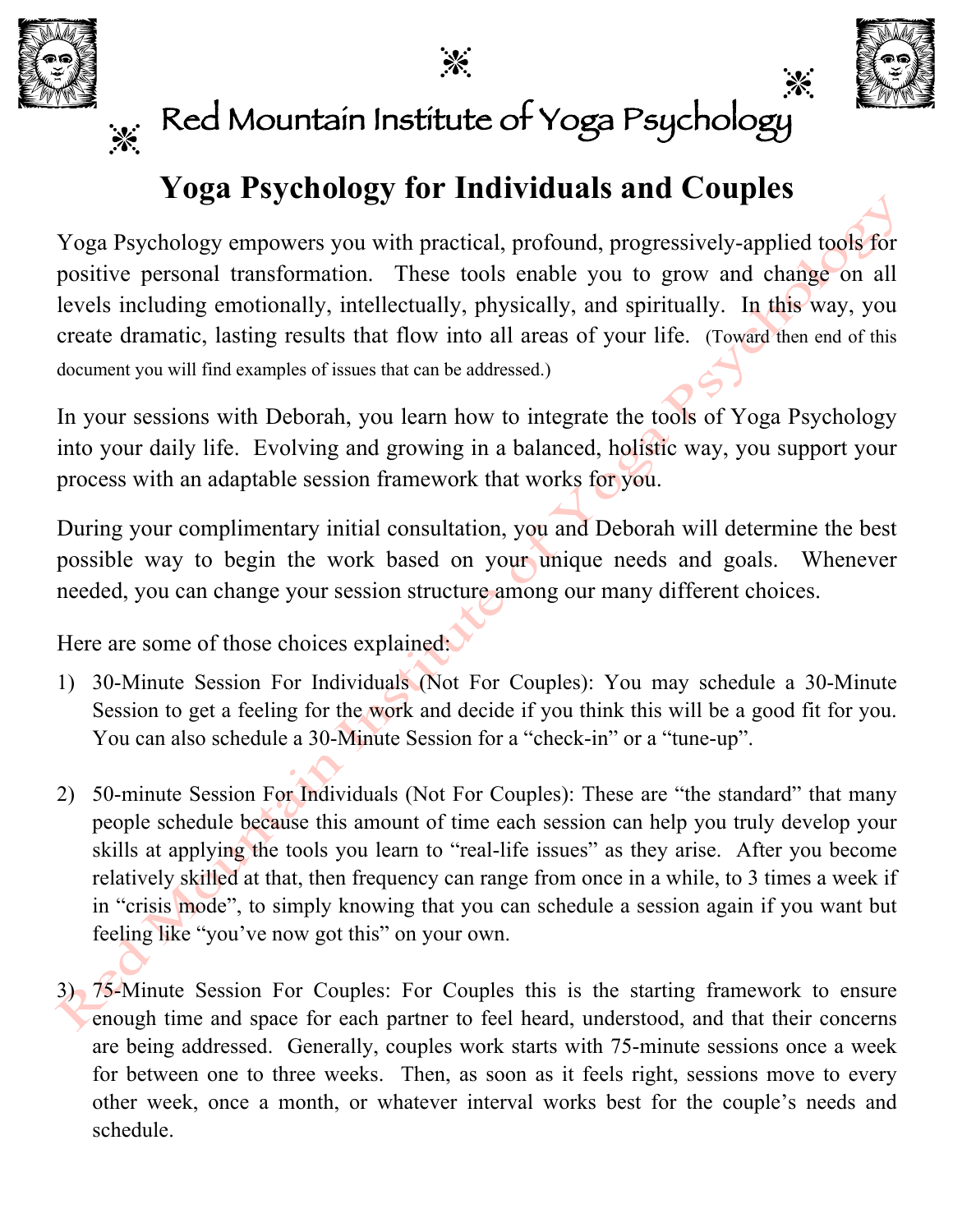- 4) In-Studio Session: Deborah's funky boho "little jewel box" office at our Oceanside studio. The professional office has a welcoming feeling of warm, lush, exotic colors and textures. These qualities resonate with the deep work we do together.
- 5) Phone Session: These are especially appreciated when different time zones and geography are involved. Lots of scheduling flexibility. Maximum Anonymity.
- 6) FaceTime Session: Same ideas as Phone Session but we can see each other via FaceTime.
- 7) Daybreak Beach Walk Session: In Yoga Psychology, this is considered a highly spiritual time of day. These special sessions can accelerate your progress, help you access deeper emotions sooner, and provide you with nature's energetic support. A limited number of these sessions are offered.

In addition, you may want us to integrate some BlissBounding® into your sessions. Deborah created Blissbounding® as a Yoga Psychology-based rebounding program (on personal trampolines) that helps you in the following ways:

- Balance Your Energy By Increasing Your Energy Level When You Are Too Low And/Or Calming Your Energy Level When You Are Too High.
- Create A More Positive Outlook.
- Sustain Feelings Of Gratitude And Joy.

At Red Mountain, we are continually creating tools and designing programs to help people lead happier, healthier lives. We understand the deep link between physical and emotional health and we know that there are safe, simple, specific practices that will change not only the chemistry of the body/mind complex but also how that body/mind complex perceives reality. The ancient Yogis were masters of this. Deborah created BlissBounding® and Yoga Psychology Play Dates with these principles in mind.

Yoga Psychology understands that challenges, discontent, suffering, and the desire for self-actualization manifest in a multitude of physical, mental, emotional, and spiritual issues. It addresses the origins of those challenges, that discontent or suffering, that desire for self-actualization. Yoga Psychology promises that if you diligently practice your customized program, then you can navigate through your issues and experience healthy acceptance, peace, and power in your relationship with yourself and others. It also promises you can achieve your desire for self-actualization.

Examples of areas that can be addressed include:

- Mild, Moderate, And Intense Mood Imbalances such as depression and bipolar disorder
- Personality Challenges such as when the relatively fixed way someone perceives and filters the internal/external world creates repetitive suffering
- Energy Management Issues including attention deficit, distractibility, anxiety, worry/nervousness, insecurity, and fear